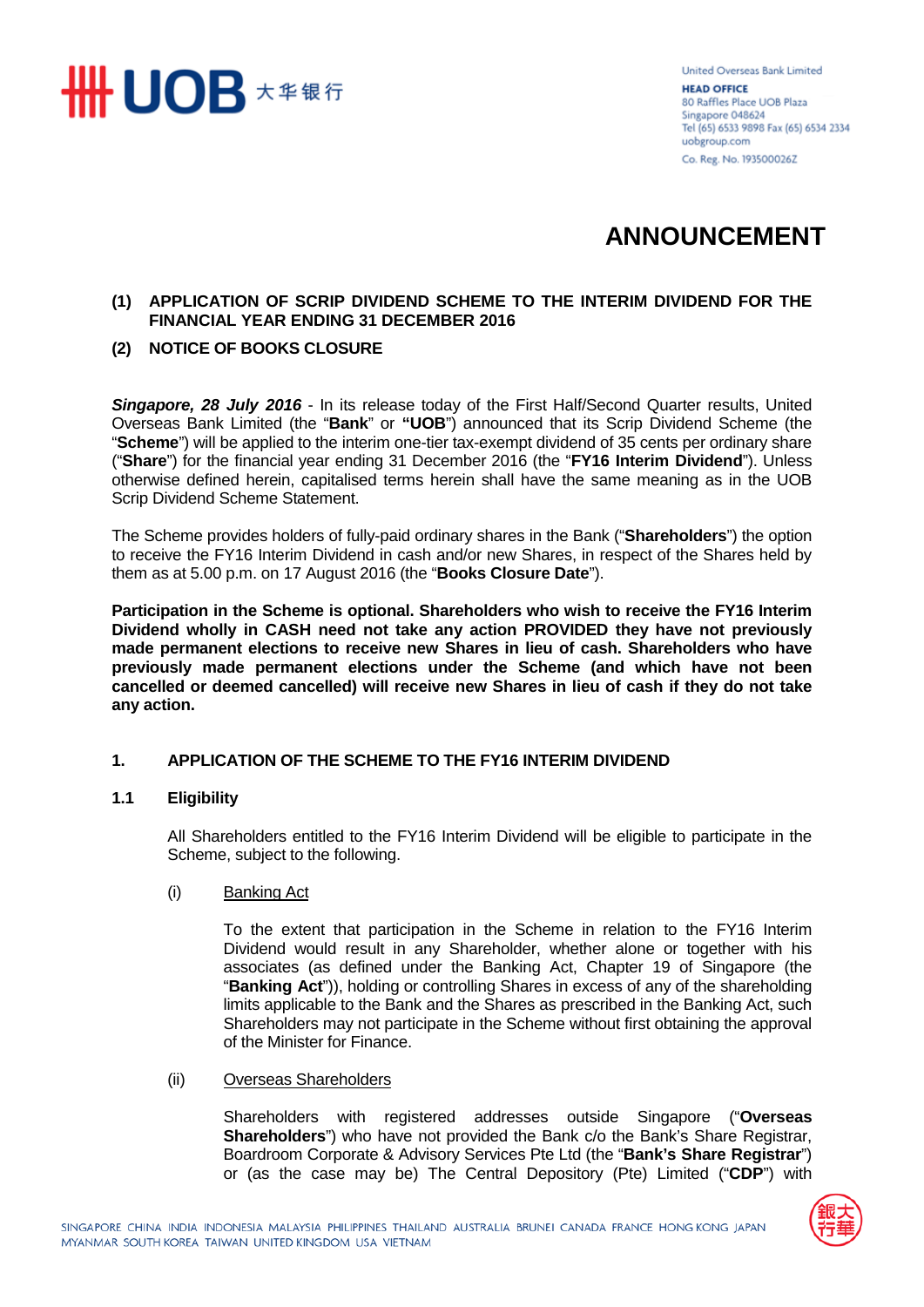

addresses in Singapore for the service of notices and documents latest **by 5.00 p.m. on 8 August 2016** (being not later than five market days prior to Books Closure Date) will not be eligible to participate in the Scheme.

Where a Shareholder gives notice to the Bank's Share Registrar or, if the Shareholder is a depositor, to CDP, of a change of his registered address for the service of notices and documents from an address within Singapore to an address outside Singapore, he shall thereupon be considered an Overseas Shareholder. **Any permanent election given by him shall be deemed to have been cancelled if his registered address as at Books Closure Date is outside Singapore.** 

**Overseas Shareholders who wish to be eligible to participate in the Scheme must provide an address in Singapore for the service of notices and documents by notifying the Bank's Share Registrar, Boardroom Corporate & Advisory Services Pte Ltd at 50 Raffles Place, Singapore Land Tower #32-01, Singapore 048623, or, if the Overseas Shareholder is a Depositor, the CDP at 9 Buona Vista Drive, 01-19/20, The Metropolis, Singapore 138588 not later than 5.00 p.m. on 8 August 2016.** 

A Shareholder's participation in the Scheme is subject to the requirement that it will not result in a breach by the Shareholder of any restriction on such Shareholder's holding of Shares which may be imposed by any statute, law or regulation in force in Singapore or any other relevant jurisdiction or by the Constitution of the Bank.

#### **1.2 Notices of Election**

Notices of election are expected to be despatched to eligible Shareholders on or about 29 August 2016.

Eligible Shareholders may elect to participate in the Scheme in respect of **all or part only**  of their holding of Shares or to make a permanent election to participate in respect of **all (and not part only)** of their holding of Shares. **Permanent election is NOT available to any Shareholder who elects to receive Shares in respect of part only of his holding of Shares.** The available options will be stated in the Notices of Election.

#### **1.3 Permanent Elections (for ALL Shares ONLY)**

Shareholders who have previously made permanent elections under the Scheme (and whose permanent elections have not been cancelled or deemed cancelled) will receive new Shares in lieu of the cash amount of the FY16 Interim Dividend. **They will receive Scrip Dividend Entitlement Advice instead of Notices of Election.** 

Where an eligible Shareholder chooses to make or has previously made a permanent election, the permanent election will be effective for all future qualifying dividends unless and until a notice of cancellation in the prescribed form is received by the Bank's Share Registrar or (as the case may be) CDP.

#### **1.4 Take-over Code**

The attention of Shareholders is drawn to Rule 14 of the Singapore Code on Take-overs and Mergers. In particular, a Shareholder should note that he may be under an obligation to make a take-over offer for the Bank if:

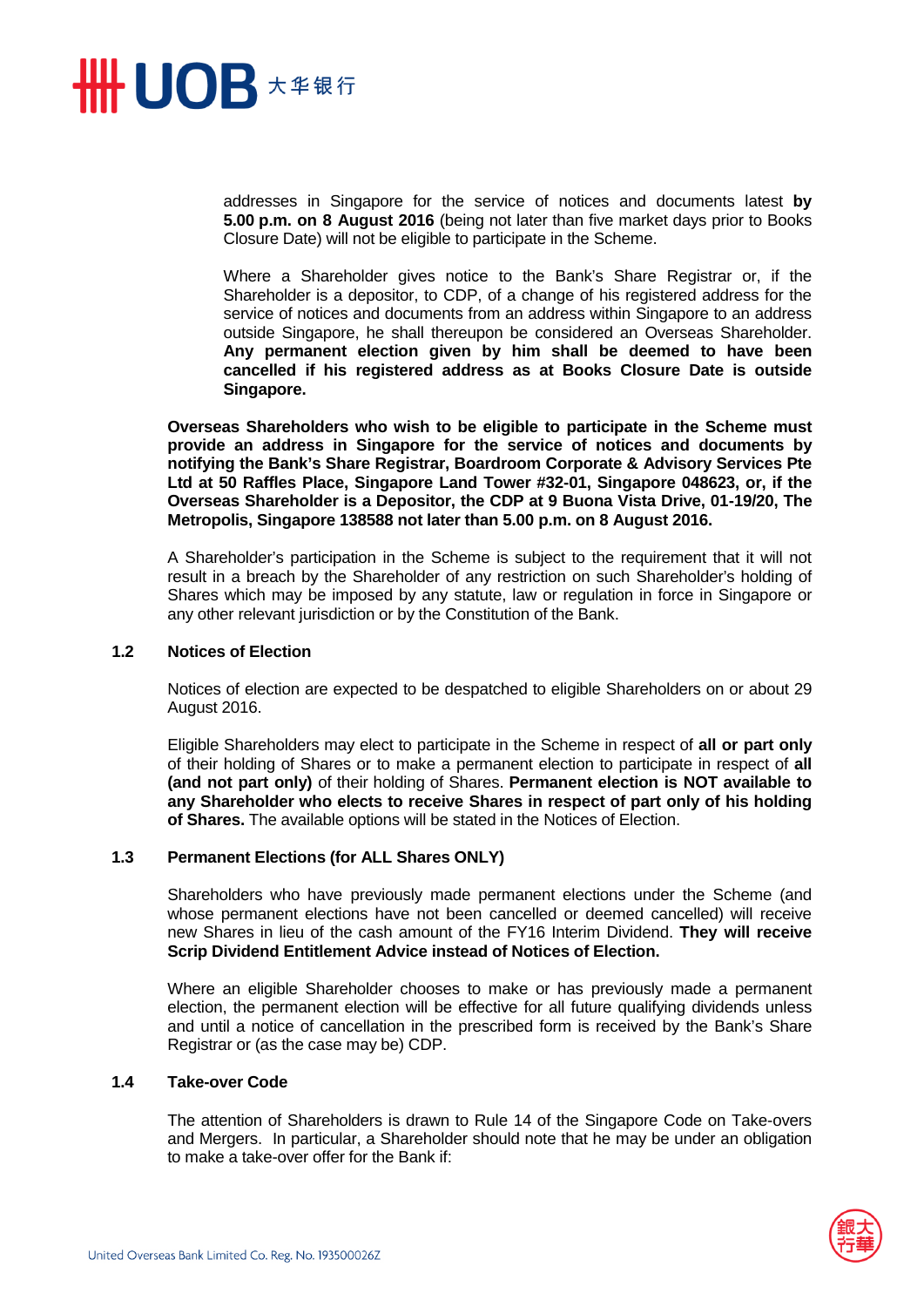# **HHUOB \*\*\*\***

- (i) he acquires, by participating in the Scheme in relation to any dividend to which the Scheme applies, whether at one time or different times, new Shares which (together with Shares held or acquired by him or persons acting in concert with him) carry 30% or more of the voting rights of the Bank; or
- (ii) he, together with persons acting in concert with him, holds not less than 30% but not more than 50% of the voting rights of the Bank, and either alone or together with persons acting in concert with him, acquires additional new Shares by participating in the Scheme or otherwise acquires additional Shares that would increase his percentage of the voting rights of the Bank by more than 1% in any period of 6 months.

#### **1.5 Issue Price**

For the purposes of the application of the Scheme to the FY16 Interim Dividend, the price at which each new Share is to be issued (the "**Issue Price**") will be set at a 10% discount to the average of the last dealt prices of the Share during the price determination period between **15 August 2016 and 17 August 2016** (both dates inclusive) (being the period commencing on the date on which the Shares are first traded on an ex-dividend basis and ending on the Books Closure Date).

The Bank will announce the Issue Price on **18 August 2016**.

#### **1.6 Fractional Entitlements**

Where the number of new Shares which may be issued to a participating Shareholder under the Scheme includes a fraction but is not less than one (1), the number of new Shares to be issued will be rounded up to the nearest whole number if the fraction is 0.5 or more, and rounded down to the nearest whole number if the fraction is less than 0.5 and the fraction will be disregarded. No cash will be paid on such disregarded fraction of a share.

Where less than one (1) new Share is to be issued to a participating Shareholder under the Scheme, such participating Shareholder will not, regardless of whether he has elected to do so, receive any new Share, but will instead be paid his dividend in cash. This would be the case even if he has made a permanent election previously.

# **2. NOTICE OF BOOKS CLOSURE DATE AND DIVIDEND PAYMENT DATE**

**NOTICE IS HEREBY GIVEN** that the Transfer Books and Register of Members of the Bank will be closed from **5.00 p.m. on 17 August 2016** up to (and including) 18 August 2016 for the purpose of determining the entitlements of Shareholders to the FY16 Interim Dividend.

Duly completed registrable transfers received by the Bank's Share Registrar, Boardroom Corporate & Advisory Services Pte Ltd, at 50 Raffles Place, Singapore Land Tower #32- 01, Singapore 048623 up to 5.00 p.m. on 17 August 2016 will be registered before entitlements to the FY16 Interim Dividend are determined. Shareholders whose securities accounts with CDP are credited with Shares as at 5.00 p.m. on 17 August 2016 will rank for the FY16 Interim Dividend.

The FY16 Interim Dividend will be paid on 29 September 2016 (the "**Dividend Payment Date**"). The new Shares are expected to be listed on 30 September 2016.